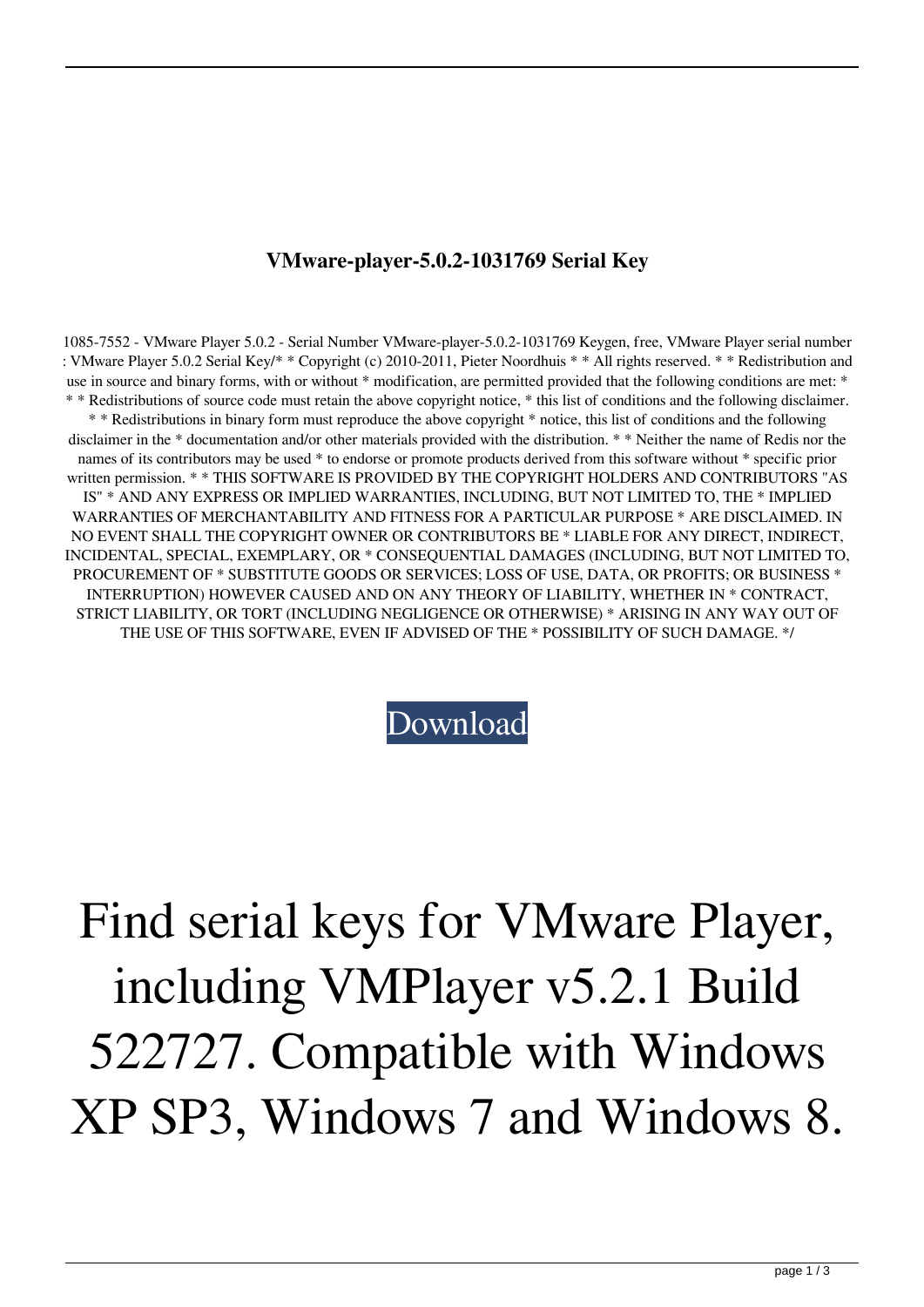Michael says:Â Did you mean to use VMware Player version 6.5 instead of version 5.0? Anyway, for me, the program always thought it didn't have

a license even though I had an

Activation Key. What is VMware player 5 serial key?. Â Â Â Â Â Â Â  $\hat{A}$   $\hat{A}$   $\hat{A}$   $\hat{A}$   $\hat{A}$   $\hat{A}$   $\hat{A}$   $\hat{A}$   $\hat{A}$   $\hat{A}$   $\hat{A}$   $\hat{A}$   $\hat{A}$   $\hat{A}$  $\hat{A}$   $\hat{A}$   $\hat{A}$   $\hat{A}$   $\hat{A}$   $\hat{A}$   $\hat{A}$   $\hat{A}$   $\hat{A}$   $\hat{A}$   $\hat{A}$   $\hat{A}$   $\hat{A}$   $\hat{A}$  $\hat{A}$   $\hat{A}$   $\hat{A}$   $\hat{A}$   $\hat{A}$   $\hat{A}$   $\hat{A}$   $\hat{A}$   $\hat{A}$   $\hat{A}$   $\hat{A}$   $\hat{A}$   $\hat{A}$   $\hat{A}$  $\hat{A}$   $\hat{A}$   $\hat{A}$   $\hat{A}$   $\hat{A}$   $\hat{A}$   $\hat{A}$   $\hat{A}$   $\hat{A}$   $\hat{A}$   $\hat{A}$   $\hat{A}$   $\hat{A}$   $\hat{A}$  $\hat{A}$   $\hat{A}$   $\hat{A}$   $\hat{A}$   $\hat{A}$   $\hat{A}$   $\hat{A}$   $\hat{A}$   $\hat{A}$   $\hat{A}$   $\hat{A}$   $\hat{A}$   $\hat{A}$   $\hat{A}$  $\hat{A}$   $\hat{A}$   $\hat{A}$   $\hat{A}$   $\hat{A}$   $\hat{A}$   $\hat{A}$   $\hat{A}$   $\hat{A}$   $\hat{A}$   $\hat{A}$   $\hat{A}$   $\hat{A}$   $\hat{A}$  $\hat{A}$   $\hat{A}$   $\hat{A}$   $\hat{A}$   $\hat{A}$   $\hat{A}$   $\hat{A}$   $\hat{A}$   $\hat{A}$   $\hat{A}$   $\hat{A}$   $\hat{A}$   $\hat{A}$   $\hat{A}$  $\hat{A}$   $\hat{A}$   $\hat{A}$   $\hat{A}$   $\hat{A}$   $\hat{A}$   $\hat{A}$   $\hat{A}$   $\hat{A}$   $\hat{A}$   $\hat{A}$   $\hat{A}$   $\hat{A}$   $\hat{A}$  $\hat{A}$   $\hat{A}$   $\hat{A}$   $\hat{A}$   $\hat{A}$   $\hat{A}$   $\hat{A}$   $\hat{A}$   $\hat{A}$   $\hat{A}$   $\hat{A}$   $\hat{A}$   $\hat{A}$   $\hat{A}$